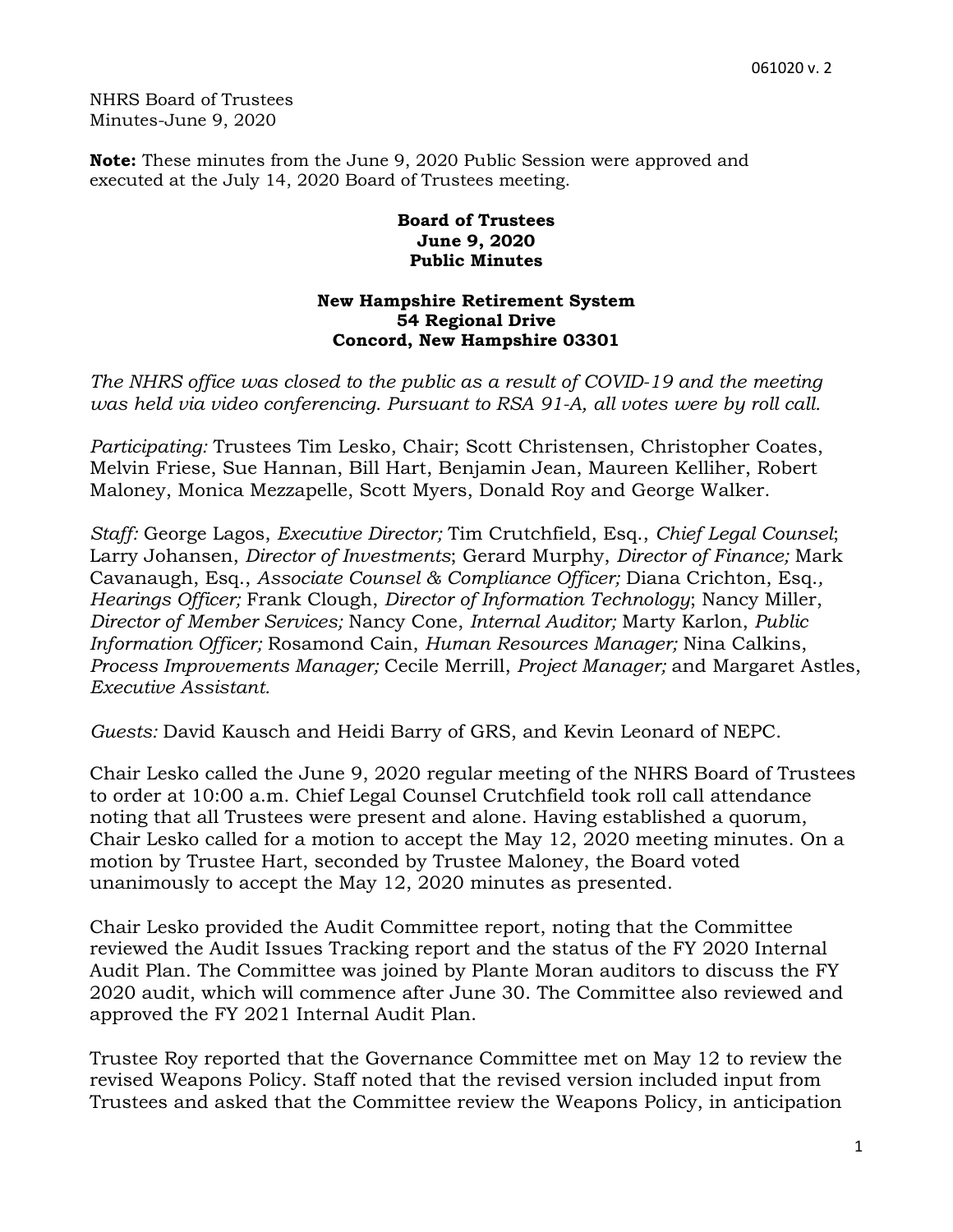of Committee action at its June 9 meeting. The Committee will be meeting today at the conclusion of the Board meeting when it will discuss the revised Weapons Policy, the 1099 RFP vendor consideration, and the annual renewal of cyber insurance coverage.

Trustee Kelliher reported on the May 29, 2020 IIC meeting, noting that the Committee discussed liquidity requirements for benefit payments over the next 30 to 90 days. The Committee then discussed the effects of COVID-19 pandemic on cash flow and asset allocation. The Committee voted to renew the U.S Large-cap Equity Investment Management Agreement with LSV Asset Management through June 30, 2022 and to extend the Non-U.S. Core Equity Mandate with LSV Asset Management through September 2022. The Committee heard presentations from Non-U.S. Core Equity Managers Causeway Capital and Artisan Partners in conjunction with the two-year contract renewal process. Lastly, Trustee Kelliher congratulated Trustee Lesko on his appointment as Board Chair.

Director of Investments Johansen reported on the summary investment performance through April, noting that fiscal year to date, NHRS marketable assets are down just under 5%, adding that May performed positively. As always, NHRS is looking for positive performance at the end of the fiscal year on June 30. Mr. Johansen then reported on the Asset Class Targets vs. Actual Allocation as of April 30, noting that non-U.S. equity is at 14.9% of the portfolio, just below the low end of the range. By May 31, it had climbed above the low end of the range, showing that the markets have self-corrected and at this point NHRS does not have to engage in rebalancing. He then turned the Board's attention to NHRS' performance relative to Universe Peer Rankings, noting that NHRS is in the top third fiscal year to date. Over a trailing three-year period, NHRS ranked in the top 25<sup>th</sup> percentile, over fiveyears NHRS ranked in the 12th percentile, and over seven-years, NHRS ranked in the 15th percentile, commenting that while markets continue to struggle, relative to peers, NHRS is doing very well. The IIC will meet on June 19, and Townsend will review the real estate portfolio and where NHRS stands relative to goals set. In addition, NEPC will present a detailed review of NHRS' private equity/private debt portfolio and make recommendations for mid-course corrections, if any. Mr. Johansen encouraged the Trustees to attend the June 19 meeting via WebEx, as real estate, private equity private debt account for 25% of NHRS assets. If Trustees wish to attend, Mr. Johansen asked that he be notified so he can send the attendees a meeting packet.

Trustee Myers began his Legislative report by thanking Mr. Karlon who has regularly provided updates on the Legislature's activities, as it has not been meeting regularly due to COVID-19. Mr. Myers noted that there are six bills related to NHRS that are active in either the House or the Senate and went on to describe their present status. He noted that HB 1326 requiring the IIC to post their quarterly investment expenses on the NHRS website will be consolidated with HB 1234 and included in omnibus legislation.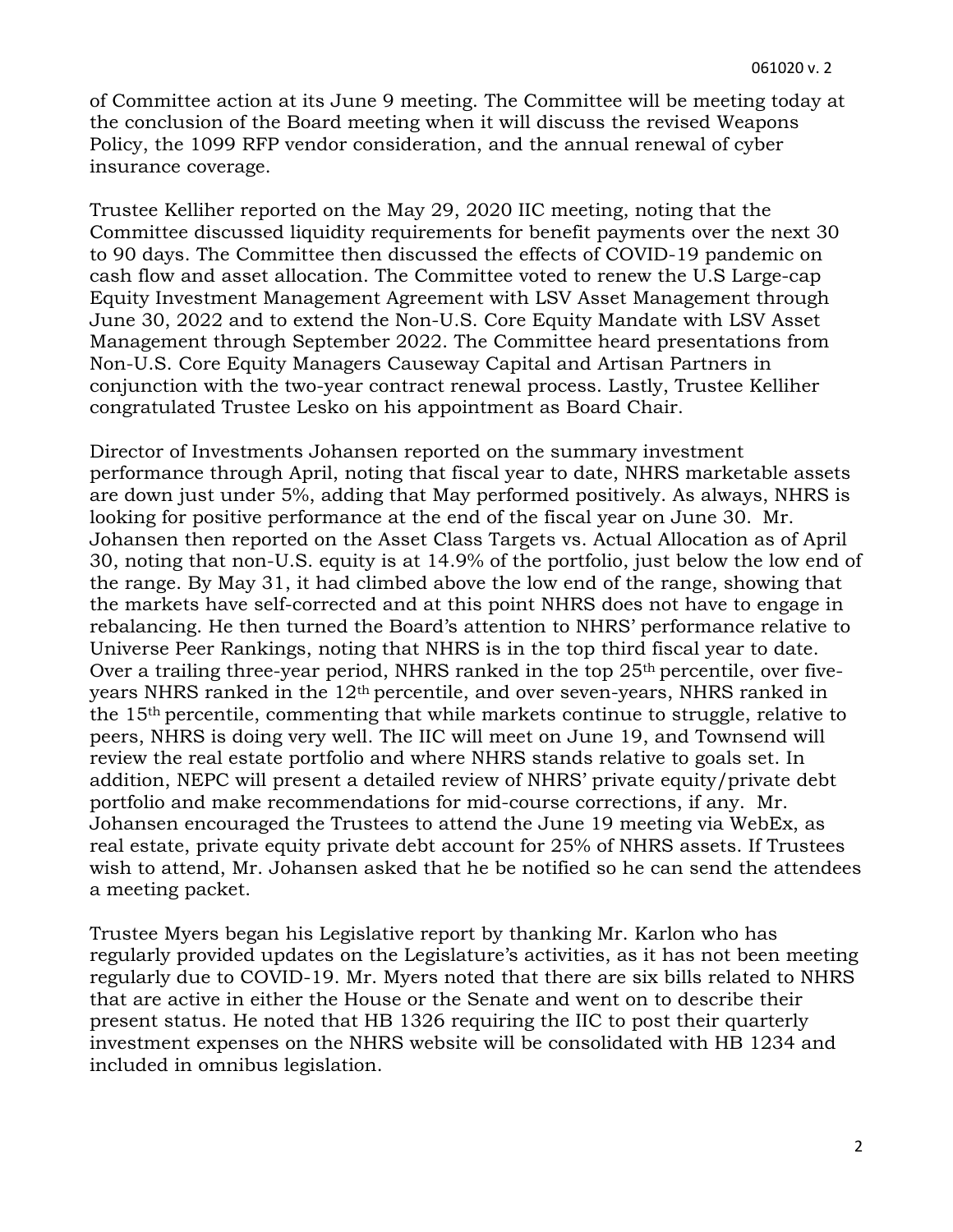Trustee Walker reported that the Benefits Committee has not met since before the May Board meeting, but a meeting is scheduled for June 30.

For the PPCC report, Trustee Hart began by offering his congratulations to Trustee Lesko on his appointment as Board Chair. He noted that the PPCC last met on May 26. An update on staffing requirements for the contact center was provided by Human Resources Manager Cain. She suggested that most or all of the positions in the contact center would likely be filled with internal candidates because of the knowledge and the experience requirements of those positions. The PPCC then went into non-public session to discuss compensation matters related to those staff members not included in the collective bargaining unit. Lastly, Trustee Hart noted that while the PPCC typically addresses the Executive Director's compensation at the June Board meeting, this year the matter would be addressed in July.

Chair Lesko noted that the Board would be addressing several important agenda items at today's meeting, including the adoption of the Actuarial Experience Study, action on demographic and economic assumptions, and a proposed adjustment to the medical subsidy margin. He advised that action on the assumptions will impact the unfunded liability and the financial burden it carries. More than two-thirds of all employer contributions are allocated to paying down the unfunded liability while the remaining third is allocated to funding normal costs. The Board is responsible for properly funding the trust through constant monitoring of economic conditions and the impact of the efficacy of the actuarial assumptions that are employed to determine the funding. Chair Lesko reported that the Board engaged GRS to undertake an experience study a year earlier than had been done in the past to assure that any changes would be implemented on a timely basis, as a six-year gap between adjustments is not realistic. Today's proposed adoption of a new rate of return will have a direct effect on the funding of the pension trust, unfunded liability, and ultimately on employer contribution rates based on sound actuarial valuation and practice as set forth in New Hampshire's constitution as well as NHRS' policy.

At the Chair's request, Mr. Lagos described the due diligence materials which had been provided in advance to the Trustees to assist in their preparation for today's discussion, including the GRS experience study, capital market projections from NEPC and others, recommendations from the IIC and staff, assumed rates of return for over 130 public pension plans, financial models of the potential impact on employer contribution rates, fiduciary duties of Trustees, and relevant provisions from the Board's Investment and Actuarial Funding policies.

Chair Lesko then introduced David Kausch of GRS who briefly summarized the Actuarial Experience Study, the range of recommendations previously presented to the Board, and their impact on the unfunded liability and funded ratio.

On a motion by Trustee Hannan, seconded by Trustee Hart, the Board voted unanimously to adopt the GRS 4-year Experience Study for the period July 1, 2015 through June 30, 2019 as presented.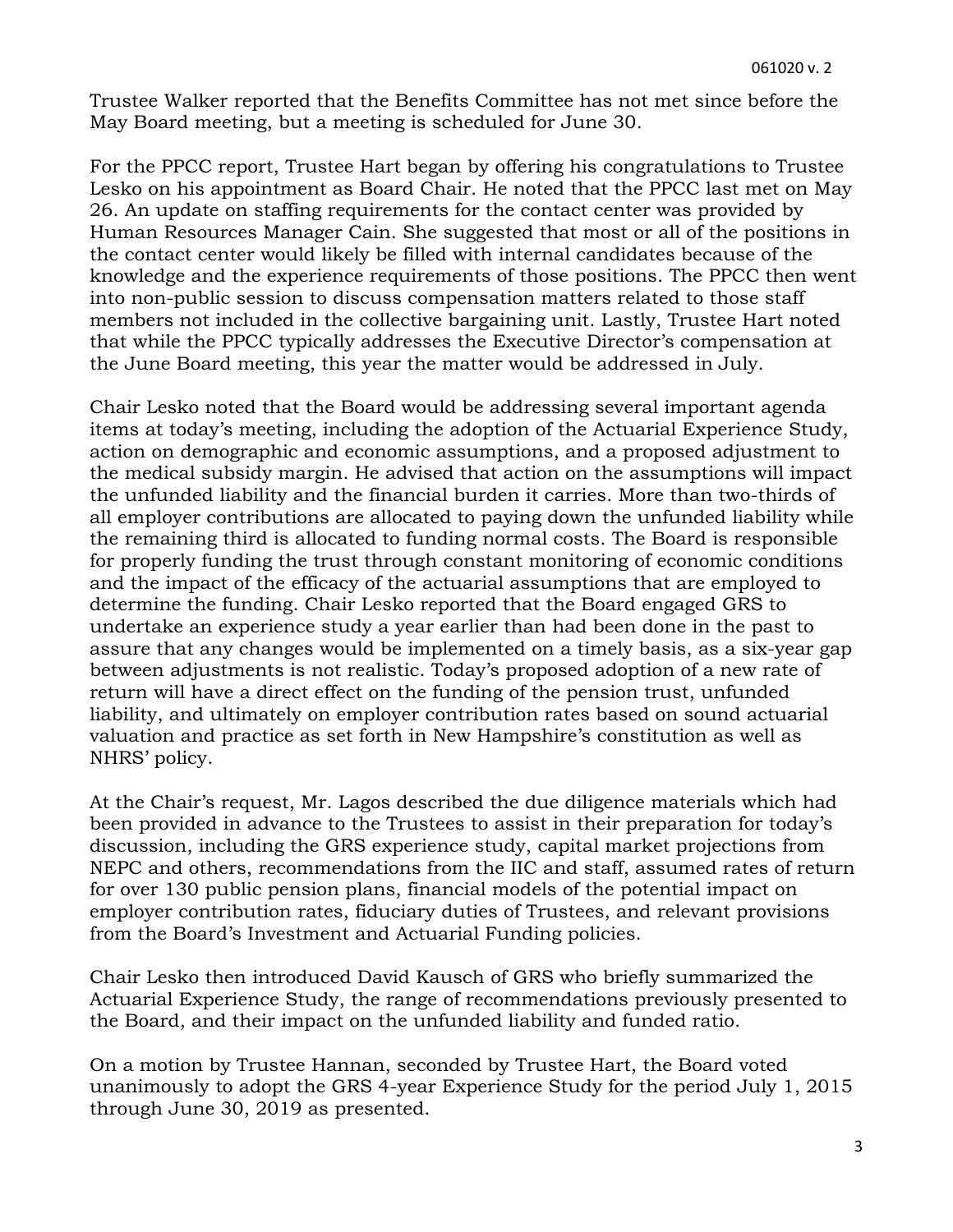Chair Lesko asked Mr. Kausch to speak to the demographic assumptions. Mr. Kausch provided an overview and noted that the assumptions were presented for consideration as a single recommendation. Chair Lesko asked for a motion and on a motion by Trustee Kelliher, seconded by Trustee Hart, the Board voted unanimously to adopt the proposed demographic assumptions as set forth in the GRS 4-year Experience Study for the period of July 1, 2015 through June 30, 2019, as presented.

Chair Lesko then asked Mr. Kausch to summarize GRS' recommendation for the economic assumptions and the assumed rate of return. Mr. Kausch referred to sections of the Experience Study which analyzed capital market projections provided by 14 investment consultants. GRS concluded that an assumed rate of return between 6.25% and 7.0% would be considered reasonable, and their recommendation was 6.75% or something less than that. Trustee Hannan asked how the proposed range effects municipalities and school districts, because as the assumptions are lowered it will have an even more profound effect on those already feeling the pinch of the COVID-19 pandemic. Mr. Lagos indicated that information had been provided to illustrate the impact of a range of possible changes in the assumed rate of return on employer contributions. Trustee Hannan indicated she could not support anything less than a 6.95% assumed rate of return.

Chair Lesko introduced Kevin Leonard of NEPC. Mr. Leonard began by noting that NEPC provides asset allocation modeling and the annual NEPC market forecasts, annually publishing both 10 and 30-year market forecasts comprised of over 65 underlying asset classes as well as total return, risk, and volatility assumptions. NEPC's expectation is that we would see lower growth and inflation expectations generating declining overall return expectation. In applying the underlying asset class assumptions to the NHRS investment policy, the expected rate of return for NHRS on a 10-year outlook is 6.02%, and 7.18 % over a 30 year horizon.

IIC Chair Kelliher provided the Board the IIC's recommendation, noting that after a thorough review and much deliberation, the IIC recommended an assumed rate of return of 6.50%, made in light of forecast returns of long term capital markets that continue to decline as prospects for future economic growth both domestic and global have fallen. Over the last two decades, interest rates have fallen along with economic growth and international interest rates have been negative for several years. Additionally, along with the financial crisis and recent pandemic, it has added to the debt burdens of the developed world. With full understanding of the ramifications of its recommendation, the IIC believes it is prudent to lower the expectations of future economic growth, and therefore future investment returns.

Mr. Lagos then provided the Board the NHRS' staff recommendation of 6.75%. He commented that setting an assumed rate of return is not a precise science as no one is capable of predicting future investment performance for any given time period. He stated that a selection at 6.75% would be consistent with the range of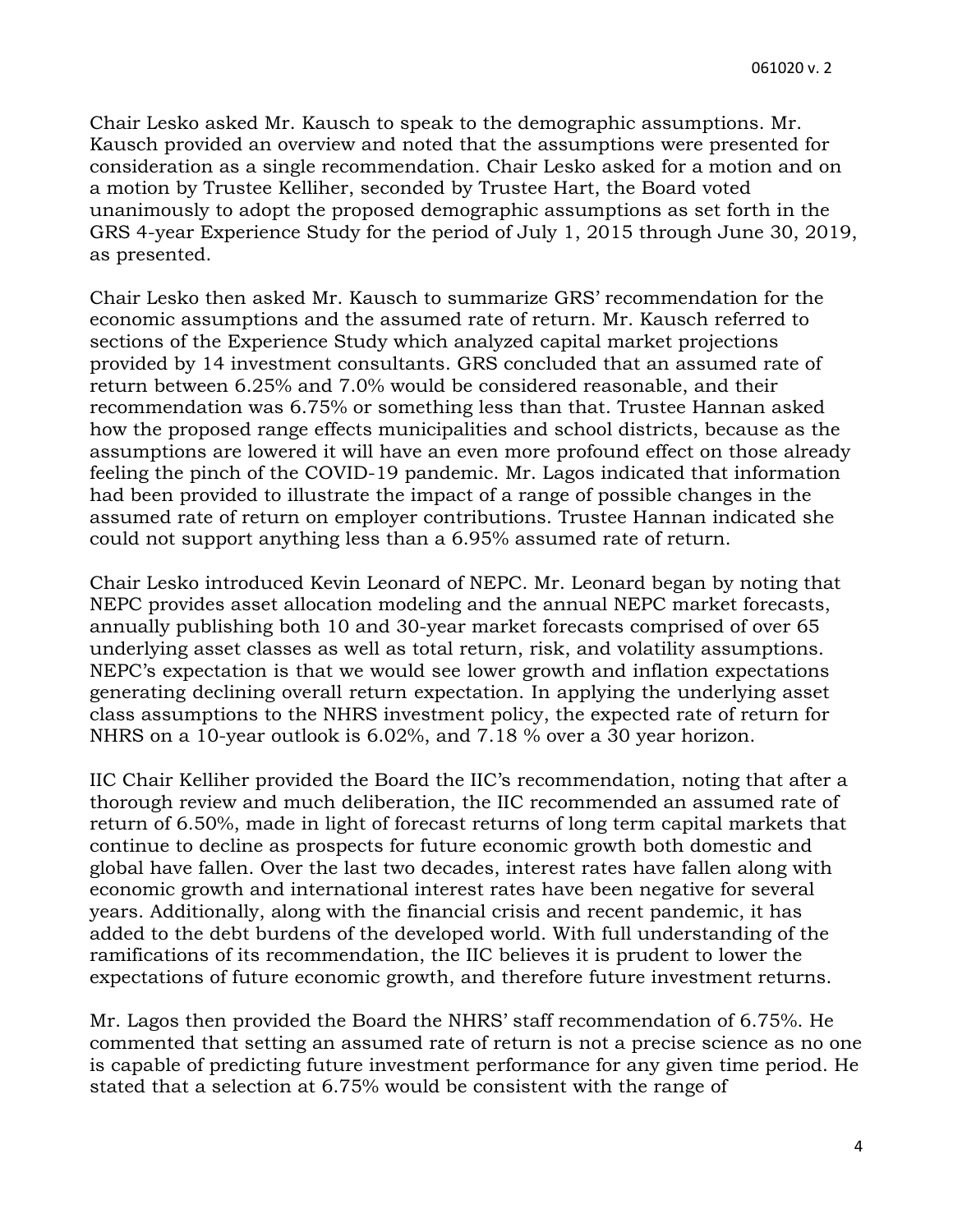reasonableness put forward by GRS, the requirements of the NH Constitution and statutory law and the fiduciary duties of the Board.

At the request of the Chair, Trustee Hannan moved the adoption of an assumed rate of return of 6.75%. Following a second by Trustee Christensen, discussion ensued. Trustee Myers noted that he appreciated and fully supports the recommendations of our professionals, and fully understands his role as a fiduciary and Trustee. He expressed concern over the downward pressure that is being placed on municipal budgets across the state, and that payroll growth assumptions will be driven down. He suggested an assumed rate of return of 6.95%.

The Chair called the vote and on a 10 to 3 vote the Board adopted proposed economic assumptions as set forth in the GRS 4-year Experience Study for the period July 1, 2015 through June 30, 2019 as follows: Wage Inflation Assumption of 2.75% for Employees, Police, and Fire, and 2.25% for Teachers; Price Inflation Assumption of 2.00%; and Assumed Rate of Return Assumption of 6.75%.

Mr. Kausch then turned the Board's attention to the medical subsidy discussion. He noted that by policy, the margin at the end of every year should generate enough money to pay 20% of the annual medical subsidy benefit. GRS recommended increasing the margin to 50% for the Teachers' account due to past negative history, and to continue the existing medical subsidy margins at 20% for State Employees, Political Subdivisions, and Police/Fire.

On a motion by Trustee Maloney, seconded by Trust Hart, in accordance with the recommendations of the system's actuaries, the Board voted unanimously to:

- o Revise the methodology for calculating the medical subsidy margin for all member accounts;
- o Increase the medical subsidy margin from 20% to 50% for the Teacher accounts only; and
- o Continue with the existing medical subsidy margin of 20% for all other member accounts.

Mr. Lagos gave his Executive Operating report, noting that Key Performance Measures scored 94.05%, slightly under the 95% target. He noted that staff continues to work primarily from home and that NHRS has been extremely fortunate to date as no employee has fallen ill to COVID-19. He noted that NHRS is taking a slow and prudent approach to returning staff to the office Lastly, Mr. Lagos noted that the FY 2021 Strategic Plan has been incorporated into action plans for direct reports beginning July 1, 2020.

Project Manager Merrill provided the Board an update on the PGV3 upgrade, noting that the project is 25% complete and Deliverable 2-Employer Reporting is 48% complete. User acceptance testing is starting in mid-August and the LRS team is working on putting remote training support in place in case the LRS travel ban is not lifted.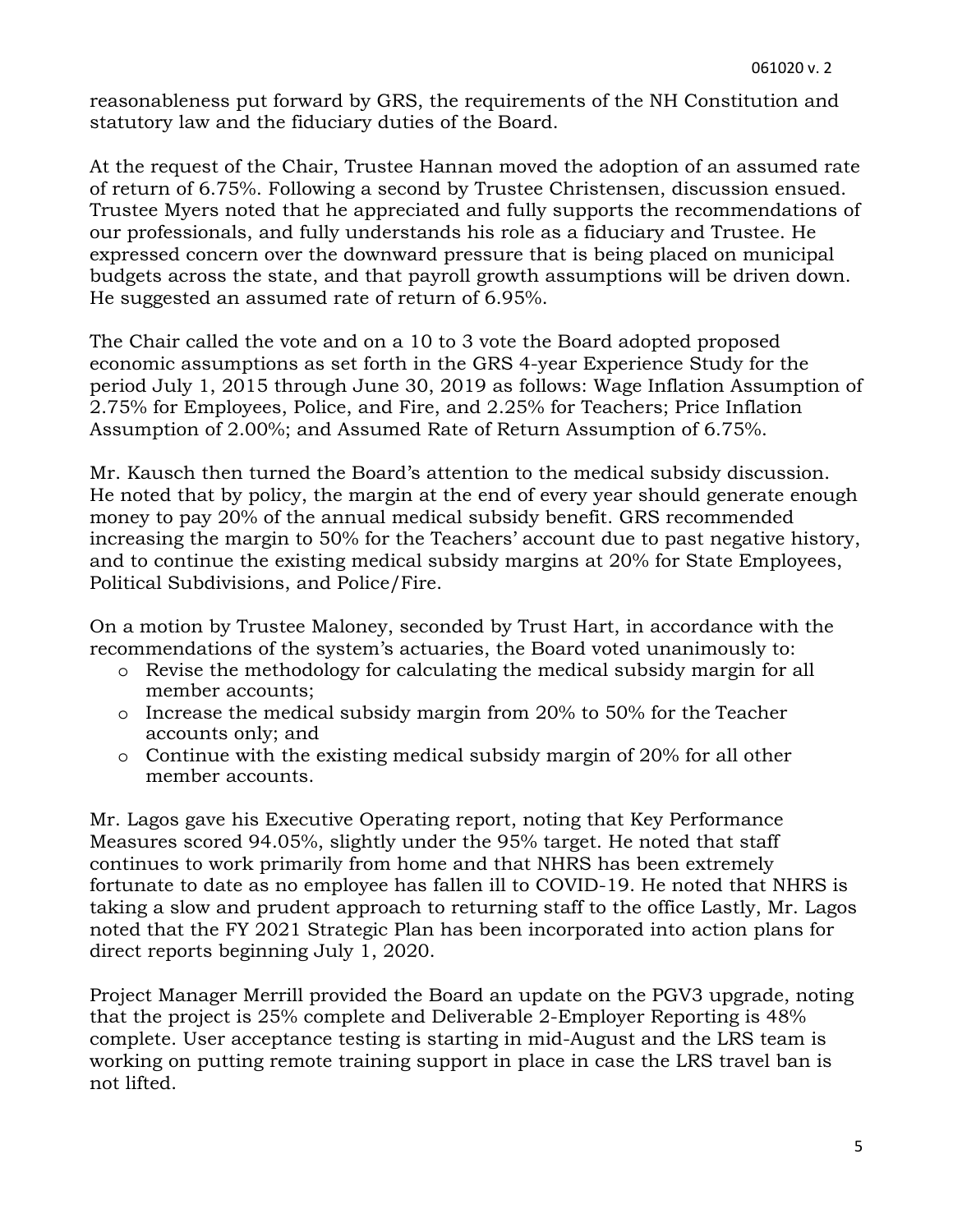Chief Legal Counsel Crutchfield gave his legal report, beginning with an update on the Alexander Scott Supreme Court case, noting that the NHRS response filing is due on June 23. On May 13, there was a second filing for a discretionary appeal with the Supreme Court but staff has not received any notice of acceptance or denial. Mr. Crutchfield went on to note that Plante Moran provided us with a list of 22 employers for which we will be conducting GASB audits very soon.

Finance Director Murphy reported on the NHRS Financial package beginning with the FY 20 net position of \$8.8 billion at the end of April, which has improved over the March net position of \$8.4 billion, but down slightly from April of last year which was at \$9.0 billion. Cash flows are as expected for both the month and year to date. The contribution income differential shown between April 2019 and April 2020 is due to the fact that April 2019 was a 3-payroll month for many NHRS employers. Mr. Murphy reported that Finance has not seen any COVID-19 related impacts to contribution payments. The Budget vs. Actual reflects that NHRS remains under budget. Mr. Murphy mentioned that the finishing touches are being put on the announcement to employers that NHRS will be discontinuing the lock box and replacing it with Quickpay, its online payment tool. NHRS is looking at July 1, 2021 for the changeover in order to ensure that employers have ample time for the transition. Finance has shown a slight improvement in meeting its KPMs over last month but still fell short this month, as the Finance team was waiting for reporting information from two employers.

Mr. Murphy then turned the Board's attention to the FY 2021 Trust Fund Budget proposal and noted that the budget amounts have not changed since those presented last month. He summarized that the FY 2021 proposal totals \$40.1 million, which is \$3.5 million lower than the FY 2020 adopted budget at \$43.6 million. The decline is driven by lower investment management fees, partially offset by smaller increases within other areas of the trust fund budget.

On a motion by Trustee Hart, seconded by Trustee Mezzapelle, the Board voted unanimously to approve the Fiscal Year 2021 Trust Fund Budget, as presented.

Director of IT Clough reported on the recent ProofPoint spam filter upgrade to the enterprise version of the product which provides a full suite of security enhancement and protection. The Cisco telephone upgrade will be taking place this weekend. Lastly, IT has decided to migrate the managed services operation center for monitoring our infrastructure from Tyler Technologies to Secureworks by the end of the month.

Director of Member Services Miller reported that the July filing period has closed and staff is processing and calculating the 696 applications received. Member Services is preparing to roll out the monthly COLAs that begin in July. Lastly, Member Services did not meet the phone tracking KPM this month as Member Accounts was short staffed.